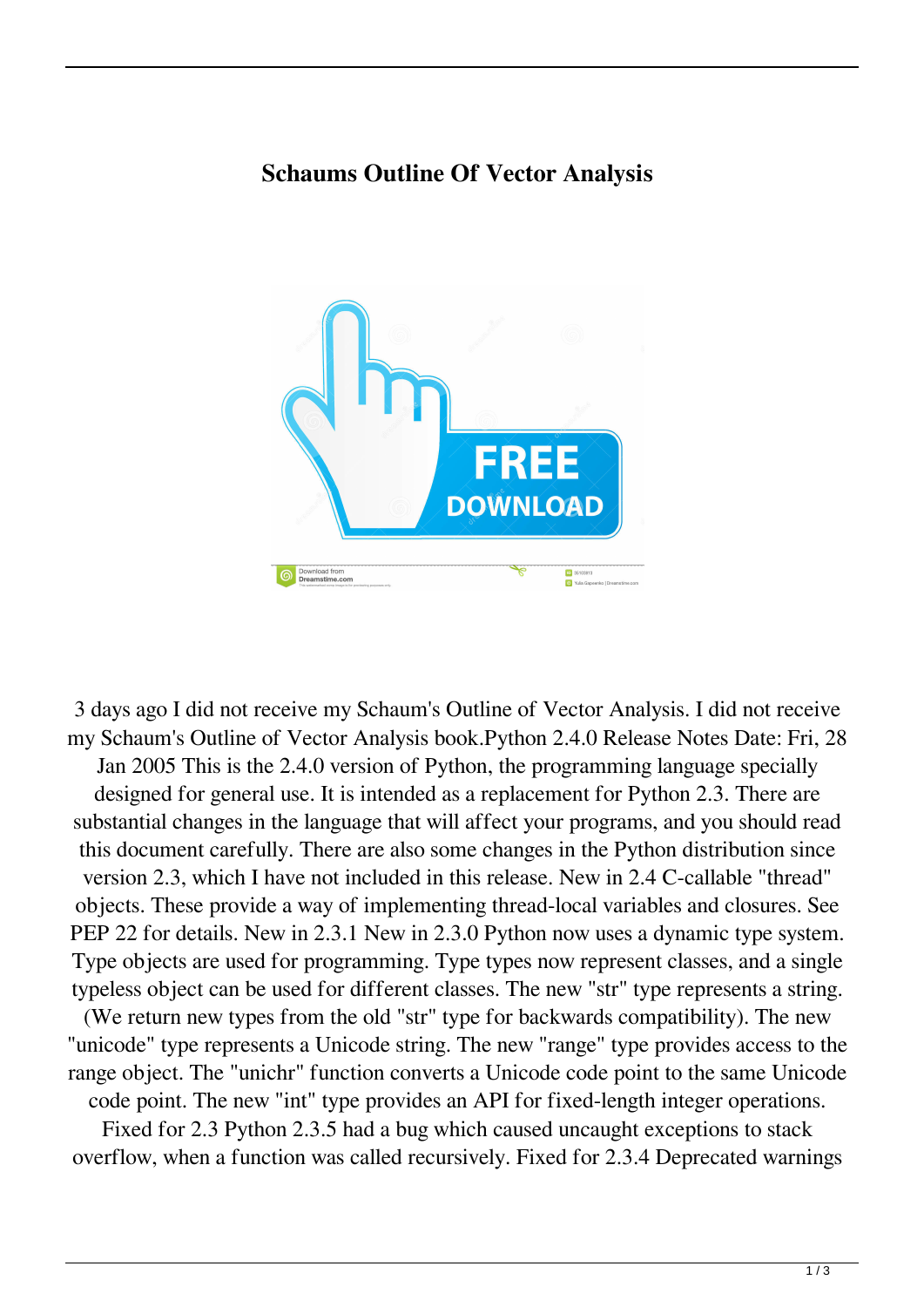were fixed to display the correct names. Deprecated warnings were also fixed to display a call traceback (not just the source line number). Deprecated warnings were fixed to automatically add the "unused argument" to the deprecated function signature. The Python programmer had been able to reload built-in libraries, such as the built-in exception-handling mechanism. Fixed for 2.3.3 The module implementation of the Python interpreter had been fixed. Fixed for 2.3.2 Python 2.3.2